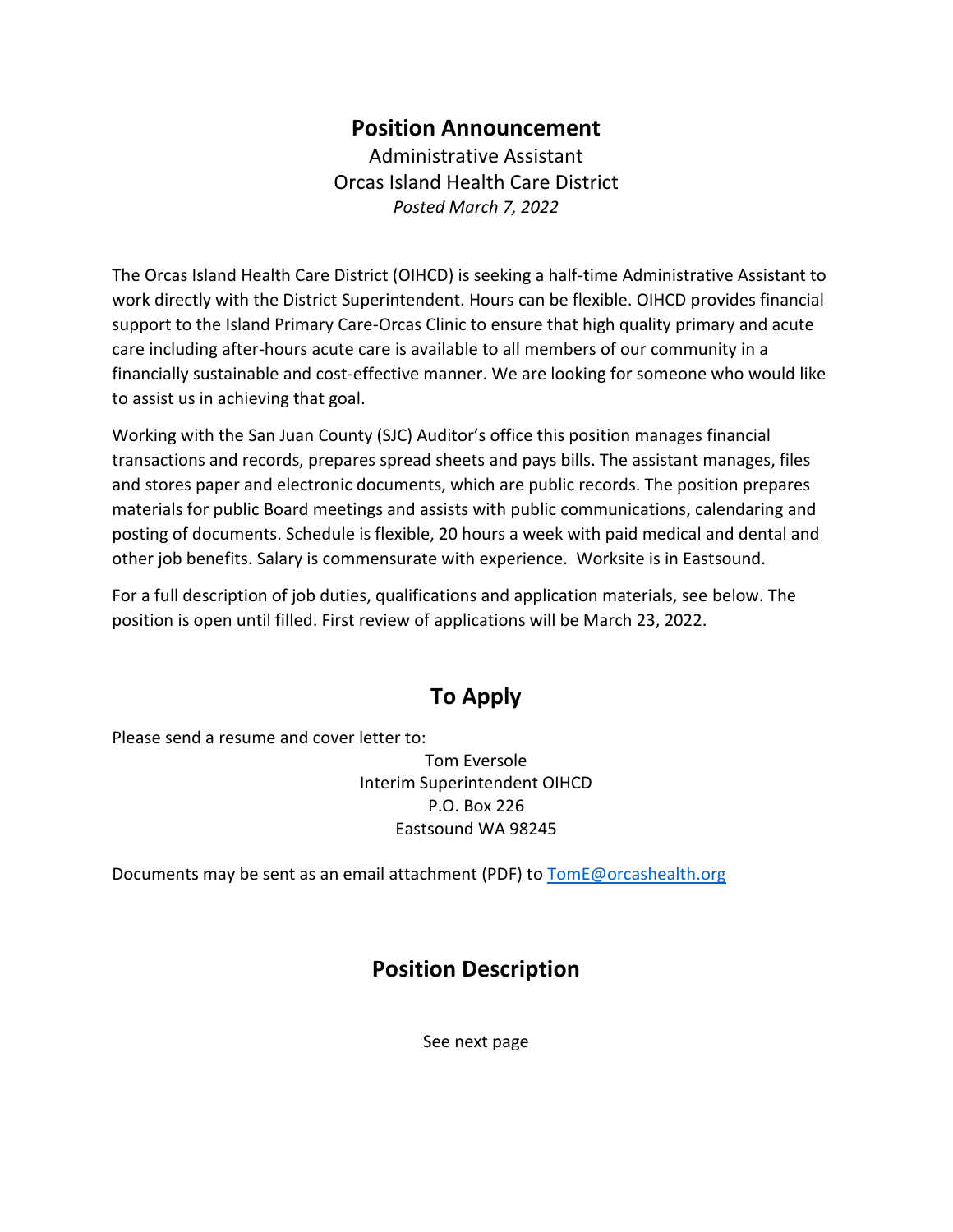#### **ADMINISTRATIVE ASSISTANT Orcas Island Health Care District (OIHCD)**

**Job Title:** Administrative Assistant **Status:** Non-Exempt

**Reports To:** District Superintendent **Date:** March 7, 2022

### **GENERAL STATEMENT OF JOB**

Under minimal supervision, performs administrative duties that may involve contracts management, file management, grants administration, project management, general administration, and records management. Work involves the use of computer applications such as Microsoft Word, Excel, and Power Point and project management software. Some independent judgment and initiative are required in performing assigned duties. This is a job that requires a lot of independent work and allows flexibility in work schedule.

# **KNOWLEDGE, SKILLS, AND ABILITIES**

- 1. Must be self-motivated and possess a strong work ethic.
- 2. Must have strong written and oral communication skills.
- 3. Ability to multi-task, possess strong organizational skills and attention to detail.
- 4. Possess professional standards for business correspondence writing, grammar, and spelling.
- 5. Awareness of principles and practices of office record keeping and management.
- 6. Familiarity with creating and maintaining file systems and using databases.
- 7. Skilled in tactfully and courteously dealing with the public and others seeking information about District.

# **SPECIFIC DUTIES AND RESPONSIBILITIES**

The listed duties are only illustrative and are not intended to describe every function that may be performed by this position. The omission of specific statements does not preclude the Board or Superintendent from assigning specific duties not listed if such duties are a logical assignment to the position or specific project.

## **Essential Job Functions**

Records Management

- a) Updating and storing files in One Drive / SharePoint
- b) Hard copy file management
- c) Proper retiring of records to archives or destruction per required schedules

## Financial management

- a) Using data from San Juan County (SJC) County Auditor's Office, prepare and distribute monthly automated financial statements
- b) Prepare twice monthly accounts payable (AP) reports for SJC
- c) Reconcile OIHCD claims and SJC monthly AP reports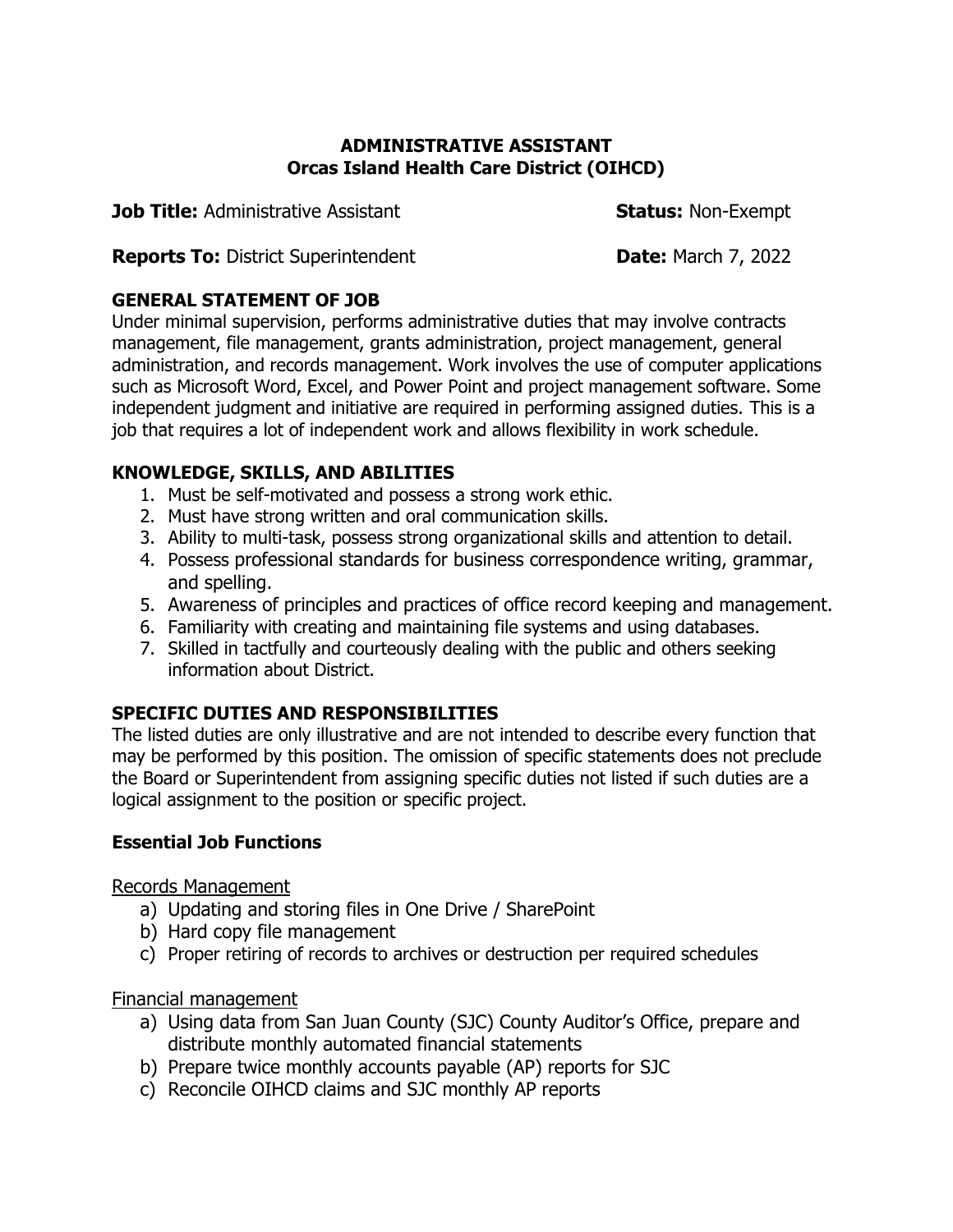d) Pay bills as needed

### Communications

- a) Maintain an e-mail information list
- b) Oversee website posting and updating
- c) Posting media communications to the *Orcasonian* and the *Sounder*, etc.

Building and Equipment Management

- a) Oversee service and maintenance contracts
- b) Respond to maintenance needs through contractors
- c) Conduct annual equipment inventory and maintain preventive maintenance schedule
- d) Assist superintendent to manage bid solicitation and award process

#### Board Matters

- a) Assemble materials for Board meetings
- b) Post meeting notices
- c) Assist in scheduling committee meetings
- d) Prepare or review Board minutes
- e) Maintain documentation of Board Actions, ensuring the proper retention of Agendas, Minutes, Policies, AP Claim Vouchers and Resolutions
- f) Handle confidential and sensitive information, as required

### Other Duties

a) Projects and tasks as assigned

### **ADDITIONAL JOB FUNCTIONS**

- a) Research and complete grant applications, as guided/directed by superintendent
- b) Develop and implement procedures for grants management, including monitoring, reconciling, reporting and invoicing
- c) Perform other related work as required

### **QUALIFICATIONS**

Minimum Qualifications

- a) Bachelor's degree or equivalent experience.
- b) Proficient with Word and Excel, familiarity with database and website management preferred.

Desired Qualifications

- a) Strong organizational and time management skills
- b) Problem-solving attitude
- c) Experience with management of records
- d) Some knowledge of bookkeeping and financial transactions
- e) Strong computer skills and experience with Microsoft Office